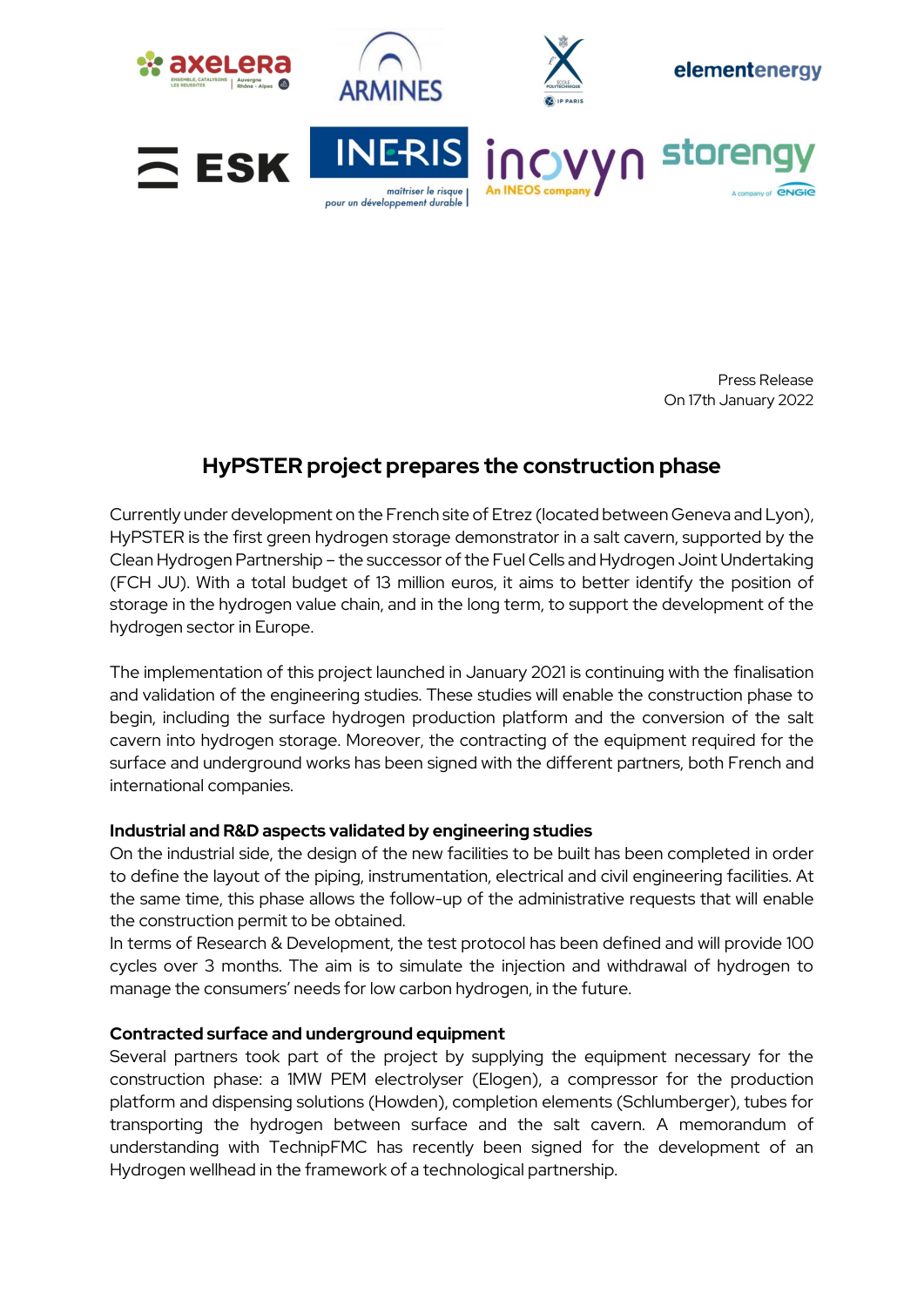

In addition, Schneider Electric will provide its expertise in electricity, instrumentation, automation solutions for an optimised asset management system, thanks to a strategic partnership.

## **Installation of the electrolysis unit and conversion of the storage facilities**

The equipment for the electrolysis units, designed to separate the water molecule into hydrogen and oxygen, are under construction by the different manufacturers. Storengy aims to start construction of the platform in the first half of the year. It will be followed by the conversion of the salt cavern, which until now has been used for R&D projects for natural gas underground storage.

The first hydrogen bubbles will be produced when the surface installations start up, which should take place in March 2023, with an experimentation phase in real conditions: the cycling tests will take place one month later in the cavern.

**Focus on HyPSTER project, an essential link in the development of the green hydrogen sector**

This **pilot** for the **underground storage of green hydrogen** paves the way for **the creation of a green hydrogen sector at industrial scale** and its **technical and economic replicability on other locations in Europe.** It marks a new step towards **flexible supply at large scale of renewable and low carbon energies**. Moreover, it is in line with the French government's will to further support the development of the hydrogen sector, which has benefited from an additional €1.9 billion under the France 2030 Investment Plan.

## **The project stakeholders and their roles**

- **Storengy (FR)**: Project coordinator for all partners, manages and operates the storage site and the salt cavern used for testing.
- **Armines-Ecole Polytechnique (FR):** Different academic studies which are part of the HyPSTER project.
- **INOVYN (UK)**: Definition of the ideal salt cavern utilisation cycle (hydrogen input/output for consumption).
- **ESK (DE)**: Validation of engineering design and transfer of existing cycling models (from natural gas storage) for hydrogen storage.
- **Element Energy (UK)**: Validation of the techno-economic approach of the demonstrator and assessment of potential for replicability to other sites/countries.
- **Ineris (FR)**: Risks and environmental impacts management for the demonstrator. Analysis of the regulatory and normative framework for a safe development of this sector in Europe.
- **Axelera (FR)** : Operational result monitoring and sharing with all partners and the scientific community. Communication, dissemination, strategic intelligence and networking with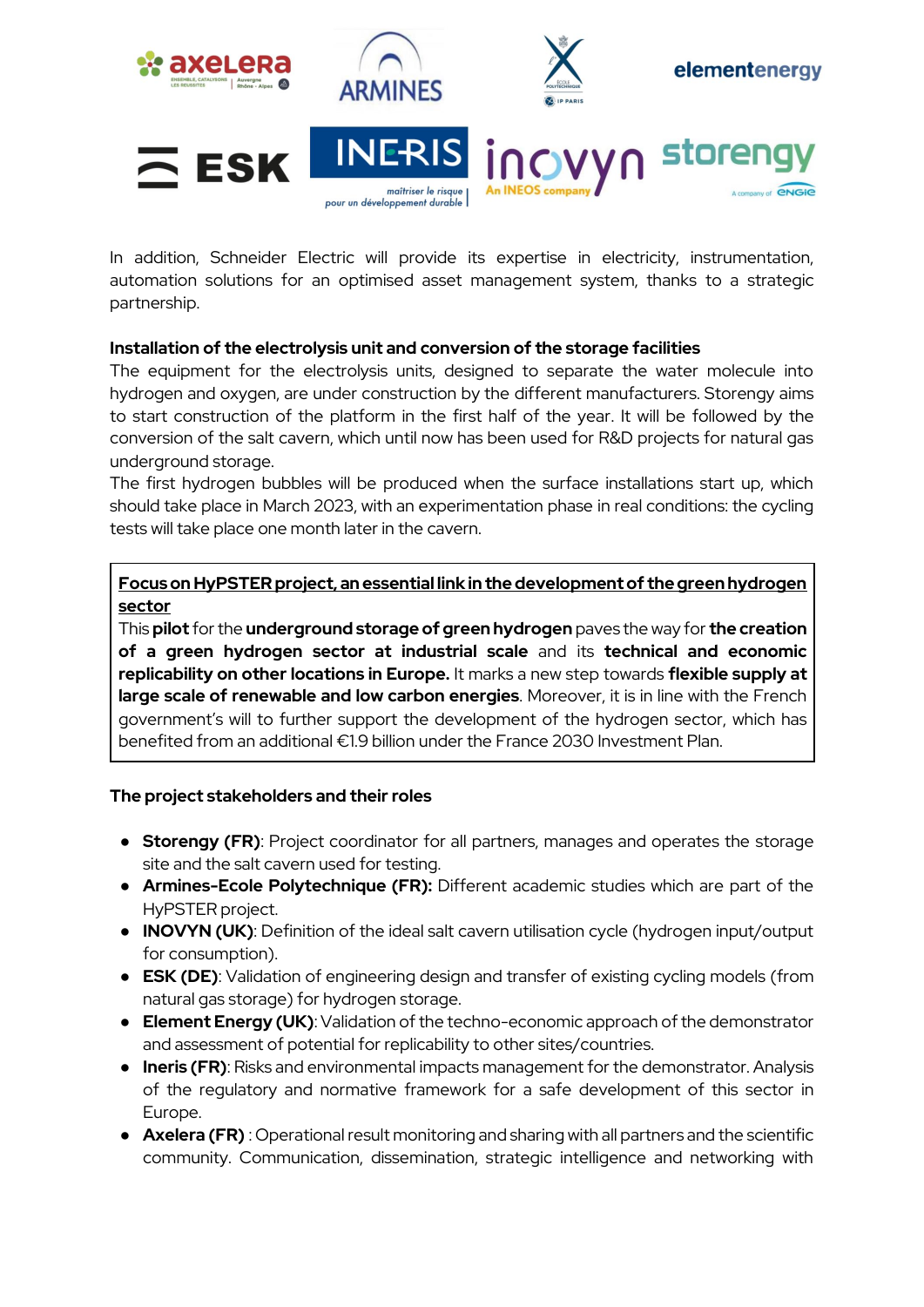

stakeholders, in order to facilitate the use and replication of HyPSTER's solutions beyond the project.

## **More information about HyPSTER's project**

<https://hypster-project.eu/>

## **The project timeline**

- **2020**: Definition of the regulatory framework for the project. Reception of financing by the European Union (FCH-JU), signature of the consortium agreement by all partners
- **2021**: Start of the engineering studies.
- **2022**: Construction of the electrolysis unit for on-site green hydrogen production and equipment of the cavern well for storage.
- **2023**: Experimentation of hydrogen storage in a salt cavern and hydrogen production.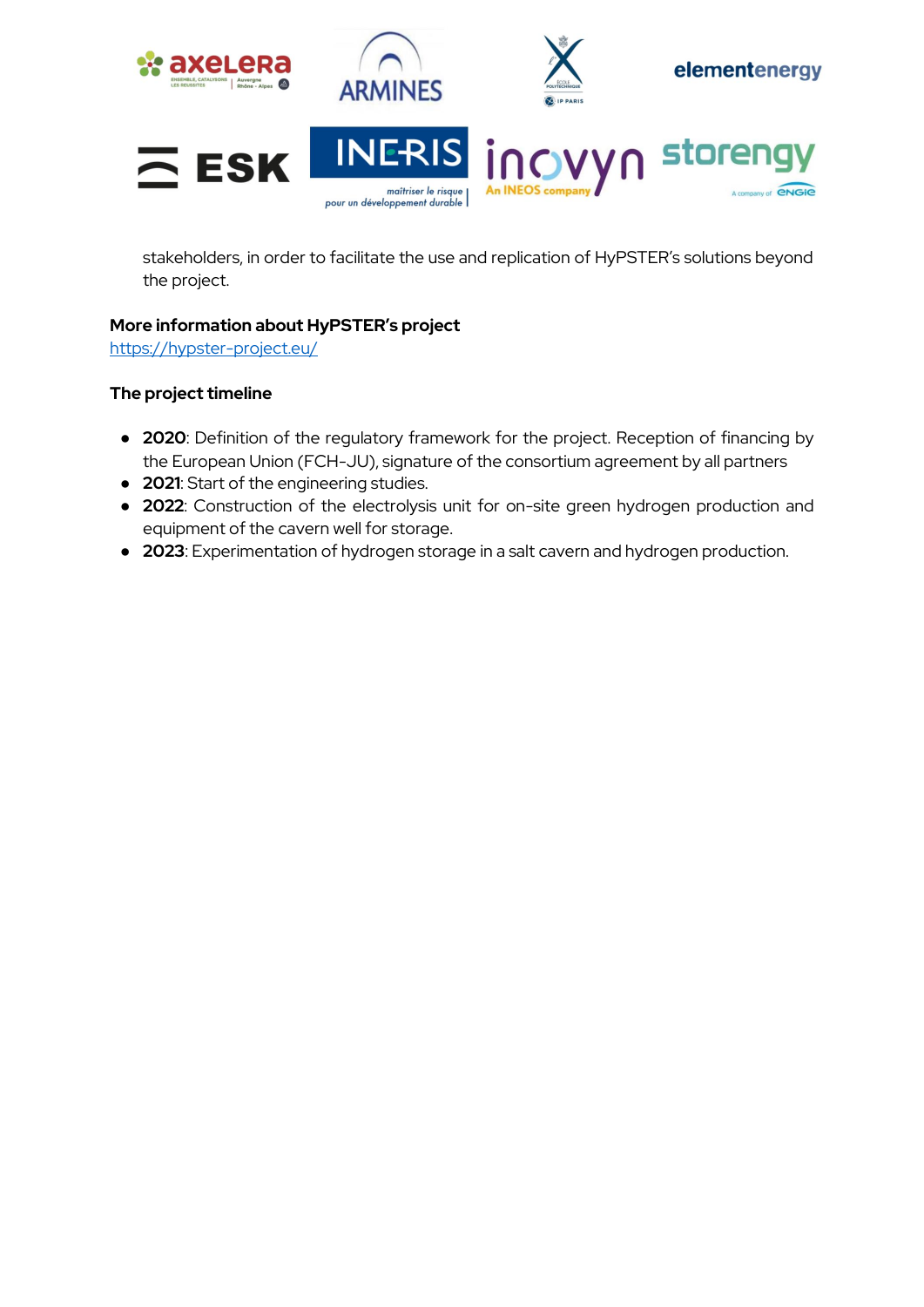

### *About Storengy:*

*Storengy, an ENGIE subsidiary, is one of the world leaders in underground natural gas storage. Drawing on 70 years of experience, Storengy designs, develops and operates storage facilities and offers its customers innovative products. The company owns 21 natural gas storage sites with a total capacity of 136 TWh in France, Germany and the United Kingdom. Storengy is also a key player in renewable gases (biomethane, hydrogen, syngas) and geothermal energy (power generation and heat/cold production). In the hydrogen sector, Storengy is a member of France Hydrogène (formerly AFHYPAC), as well as the association Hydrogen Europe. [www.storengy.com](http://www.storengy.com/)*

#### *About Armines-Ecole Polytechnique:*

*Armines is the largest French research structure oriented towards businesses, with 48 joint training centres (Ecoles-Armines), including Ecole Polytechnique. Ecole Polytechnique is the leading French institution combining top-level research, academics, and innovation at the cutting-edge of science and technology. With its 23 laboratories, the Ecole Polytechnique Research Center explores the frontiers of interdisciplinary knowledge to provide major contributions to science, technology, and society. [www.armines.net](file:///C:/Users/BC1028/Desktop/EN%20COURS%20DJODJO/Projets%20H2%20&%20géothermie/Hypster%20-%20etrez/Communication%20du%20projet/CP%20lancement%20Janv2021/www.armines.net) [www.polytechnique.edu](http://www.polytechnique.edu/)*

#### *About INOVYN:*

*Formed on 1 July 2015 and part of INEOS, INOVYN is a vinyls producer that ranks among the top three worldwide. With a turnover above €3.5 billion, INOVYN has more than 4,300 employees and manufacturing, sales and marketing operations in ten countries across Europe. INOVYN's portfolio consists of an extensive range of class-leading products arranged across Organic Chlorine Derivatives; Chlor Alkali; General Purpose Vinyls; Specialty Vinyls; Sulphur Chemicals; Salt; and Electrochemical and Vinyls Technologies. Annual production volumes are more than 40 million tonnes. [www.inovyn.com](https://urldefense.com/v3/__http:/www.inovyn.com__;!!La4veWw!hgO31BGmr4UysmTCldTZ8fSt5goKMWiSASoMiVcsBrpXx8kwaLIeQxx-5m1ndW-gRO9laz0$)*

#### *About ESK:*

*As a renowned engineering company for energy storage and energy system services, ESK GmbH has been successfully managing both national and international projects for many years. Our highly qualified team, mainly consisting of engineers and geoscientists, has many years of experience and extensive know-how, especially in the fields of porous rock and cavern storage technology. ESK employs a total of 80 people at*  the Holzwickede and Freiberg locations and in offices in Leipzig and Staßfurt, Germany. *[www.esk](http://www.esk-projects.com/)[projects.com](http://www.esk-projects.com/)*

#### *About Element Energy:*

*Element Energy is a low carbon, sustainability and consumer behaviour consultancy and engineering practice providing strategic advice, computational modelling, software development and engineering consultancy across the buildings, transport and power sectors for a broad range of clients.*

*Element Energy was recently acquired by ERM, a global sustainability consultancy practice with over 5,500 employees in 40 countries. ERM is the world's largest pure-play sustainability advisory firm, a specialist energy consultancy that works with organizations to implement integrated low-carbon technology solutions that help solve their net zero and decarbonization challenges. [www.element-energy.co.uk](https://urldefense.com/v3/__http:/www.element-energy.co.uk/__;!!La4veWw!l_ffTp5s3aJ7xUJFMzIF2dAr3mKCK5gjZB10f6ziQSxQuwp5jkX8RB1AjTEZy9CDQ2l9R6A$)*

#### *About Ineris:*

*Ineris (National Institute for the Industrial Environment and Risks) is an industrial and commercial public Institute under the aegis of the Ministry of the Ecological Transition managing industrial and environmental risks. The institute carries out research activities requested by industrial operators and / or public*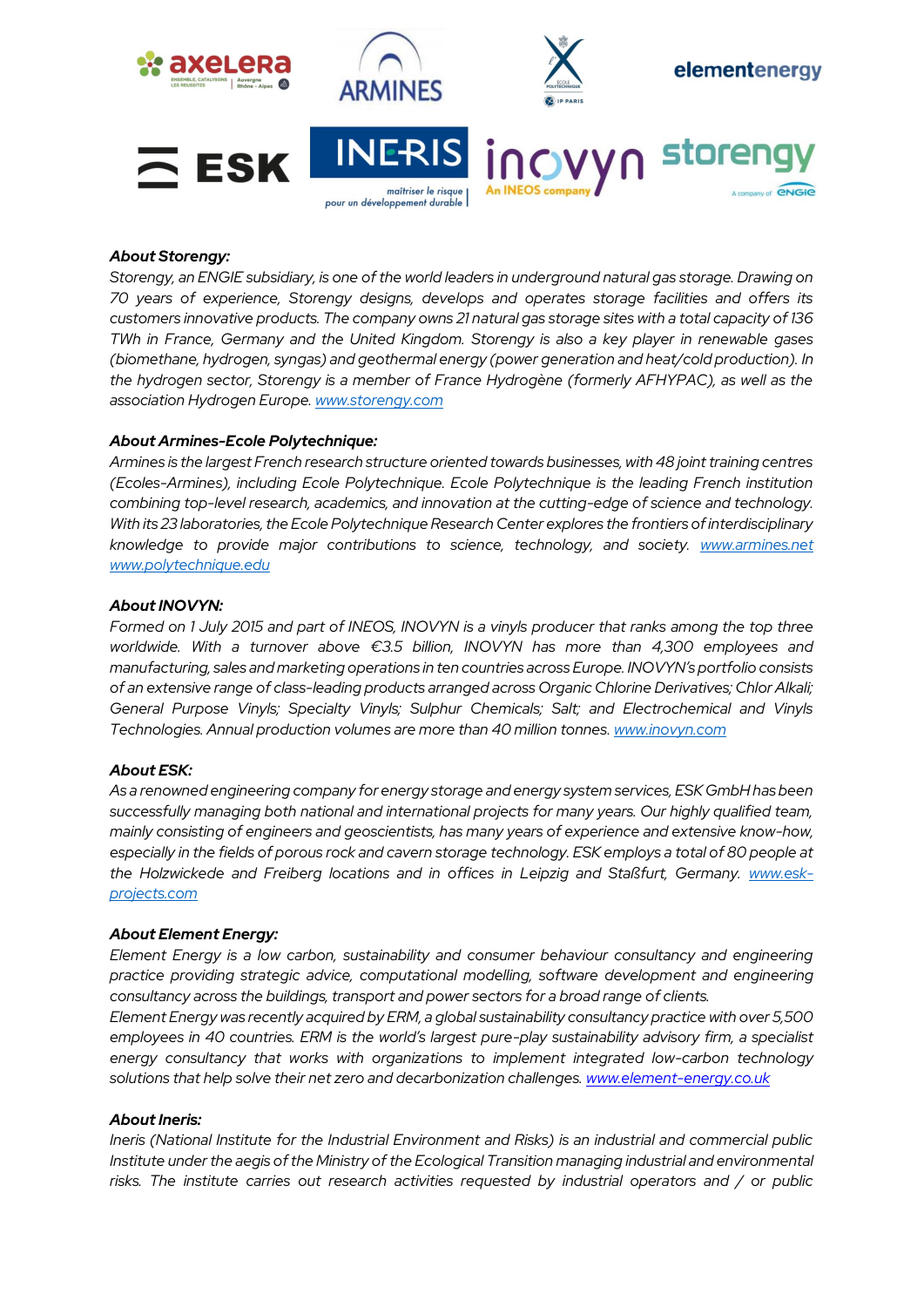

*authorities in the field of risk assessment, prevention and protection in connection with industrial activities, in particular in underground environments. It has developed over the years a solid expertise in the field of environmental risk assessment related to underground storage activities. Ineris has also large scale laboratories for H2 experiments and testing. This expertise is based on both experimental skills (particularly in situ), numerical modelling and risk assessment methods for health and the environment. <https://www.ineris.fr/fr>*

#### *About AXELERA Auvergne-Rhône-Alpes:*

*Axelera Auvergne-Rhône-Alpes is a French cluster at the crossroads of the chemical and environmental sectors. Axelera aims to help mature green hydrogen projects with its members from ideas to marketable products and processes as part of its more global commitment to developing sustainable, efficient, circular and clean solutions for industry. Axelera's public-private network of 367 members gathers expertise in: • Materials, chemicals, equipment and system manufacturing and integration • Process engineering, industrial energy and resource efficiency, and regulatory compliance • Circular economy • Water, air, and soil depollution • Renewable raw materials • Digitalization of the process industries. [www.axelera.org.](http://www.axelera.org/)* 



**EUROPEAN PARTNERSHIP** 



#### *About the Clean Hydrogen Partnership*

*The Clean Hydrogen Partnership – the successor of the Fuel Cells and Hydrogen Joint Undertaking (FCH JU) – aims to strengthen and integrate European Union research and innovation capacity to accelerate the development and improvement of advanced clean hydrogen applications ready for market, across energy, transport, building and industrial end-uses, while strengthening competitiveness of the Union clean hydrogen value chain. The three [members](https://www.clean-hydrogen.europa.eu/about-us/organisation_en) of the partnership are the European Commission, fuel cell and hydrogen industries represented by Hydrogen Europe and the research community represented by Hydrogen Europe Research.*

*[https://www.clean-hydrogen.europa.eu](https://www.clean-hydrogen.europa.eu/)*

#### **Media contacts:**

Monet + Associés from Storengy @ : [monet-storengy@monet-rp.com](mailto:monet-storengy@monet-rp.com) / Tél : 01 45 63 12 43